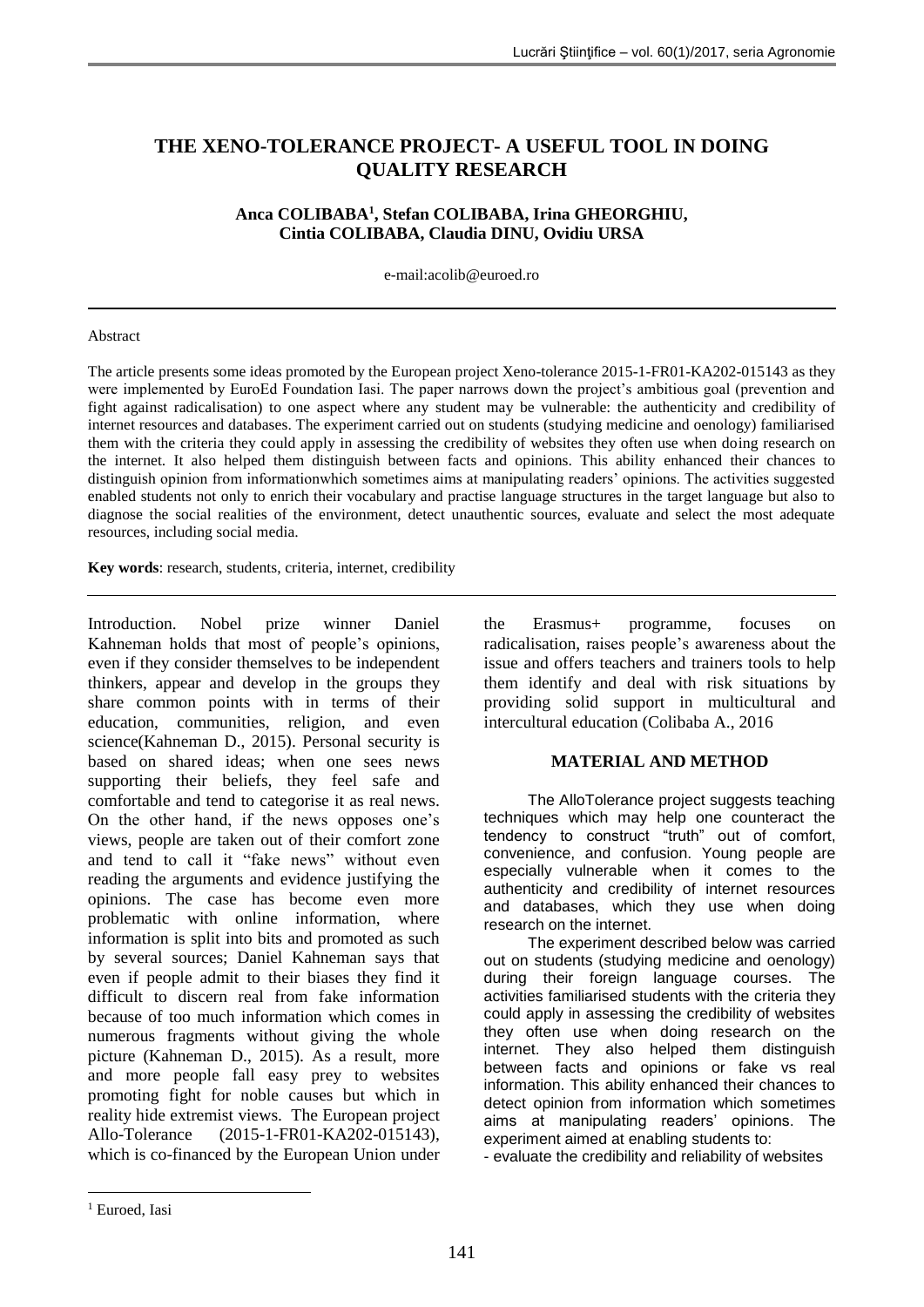- rate sites by applying the criteria

- evaluate sources, including social media

- develop media literacy skills.

In order to enhance students' participation in the course, interactive strategies were used such as role play and games. The experiment was based on the following scenario:

The teacher asks students what sites they usually visit and why. Then she asks them if they know whether the sites are reliable or not and what criteria they use if any.The teacher sets students in groups and asks them to negotiate and write down their group criteria in selecting sites (when they have to do research for a school project); after that she gives them some official criteria in the form of questions.

1. Who created the site? Do they have expertise? Do you find any information about them on the internet? Do they give any information details about their institution or organisation?

2. Is there a link back to the institutional or organizational home page? If you go to the 'about' section, how do they describe themselves?

3. Is the site stable, well-designed, well-written and grammatically correct?

4. Do they provide a bibliography with any sources cited and if they do, are the sources reliable and can they be identified elsewhere?

5. Is the information given accurate, documented or well-researched? Is the information hyperlinked to other quality sources?

6. Is the information current? Can you verify when it was published?

7. Do they have a contact section whose email address matches the domain? (Kent State University, 2017)

The teacher asks students to compare their group criteria with these and then complete their own list of criteria. Each group discusses each list with the class. Each group has to present their arguments and justification for each choice.The teacher brainstorms students about topics of interest and negotiate on one (related to their field). Then the teacher sets a group task: students (groups of four) are asked to do research on the chosen topicon the internet, find four sites related to the topic and decide whether they are reliable or fake according to the criteria agreed upon. Students present their findings (supported by arguments) to the class. The groups discuss how they did the task (search for sites, analysis of the sites,use of criteria, etc).

After the students have identified the most important aspects they have to consider when assessing the credibility of a site (the author's name, contact, qualifications or credentials, whether the information is useful, up to date and suitable for their age), they discuss how and where they can find this information about the site. The groups discuss the necessity and the role of the criteria, benefits in using them and the dangers in not relying on them. [\(Schulten, K. amd Brown, A.,](https://www.nytimes.com/by/katherine-schulten)  [2017\).](https://www.nytimes.com/by/katherine-schulten)

Starting from the statement that information may be fact or opinion, the teacher asks students how they discern factual information from opinion or fiction. How do they distinguish between facts and opinions? Why is this important? What is fact? What is opinion?

The teacher gives students examples of facts and opinions. This will enable them to detect opinion from facts. It is also important to help learners to make the difference between opinions that are constructive and opinions that aim at manipulating the information.

The teacher asks students in groups to examine the sentences given and focus on the characteristics of the language used in factual and opinion news.

Suggestions:phrases: I think, I believe, It seems, It appears; modals: should, may, etc.; opinion adjectives: awesome, awful, interesting, boring etc.; opinion/view point/commenting adverbs: clearly, obviously, presumably, personally etc.; selecting or highlighting information.

The teacher engages students in the Auction game with a view to consolidating the main linguistic features used in factual and opinion news. She initiates the game by talking about auctions in general, as acreative framework for the learning process: Do you know what they are? Can you describe an auction? Have you ever been to an auction? Then the teacher sets students into pairs or small groups and displays 12 statements with factual and opinion information on the screen such as:

1.Viticulture and oenology combines the study of cultivating juice and wine grapes with the study of wines and winemaking. 2.Temperature is a limiting factor and defines the distribution area for all plants.

3.It seems that when the ecoclimatic conditions from the studied vineyards are favourable, the production of both red and white wines are of high quality in these areas.

4.I think grapevine is the most important fruit crop in the world.

Each pair or group is given some 'money' with which to bid on the statements displayed.The teacher explains the rules of the auction game: The aim of the game is to buy as many sentences with factual information as possible. Each group will have "100 euros" to spend.The sentence will be sold to the highest bidder (Use the structures: "10 euros going once, 10 euros going twice, 10 euros sold to group X!"). The winner of the game is the group which has bought the most factual sentences. The teacher asks the students to plan which sentences they are going to bid for and conducts the auction in an attractive way. After all the sentences are sold, the teacher runs through them again and gets a class vote on which sentences are facts. She also confirms the answers. The teacher asks students to add up their money. Who has lost money on opinion sentences?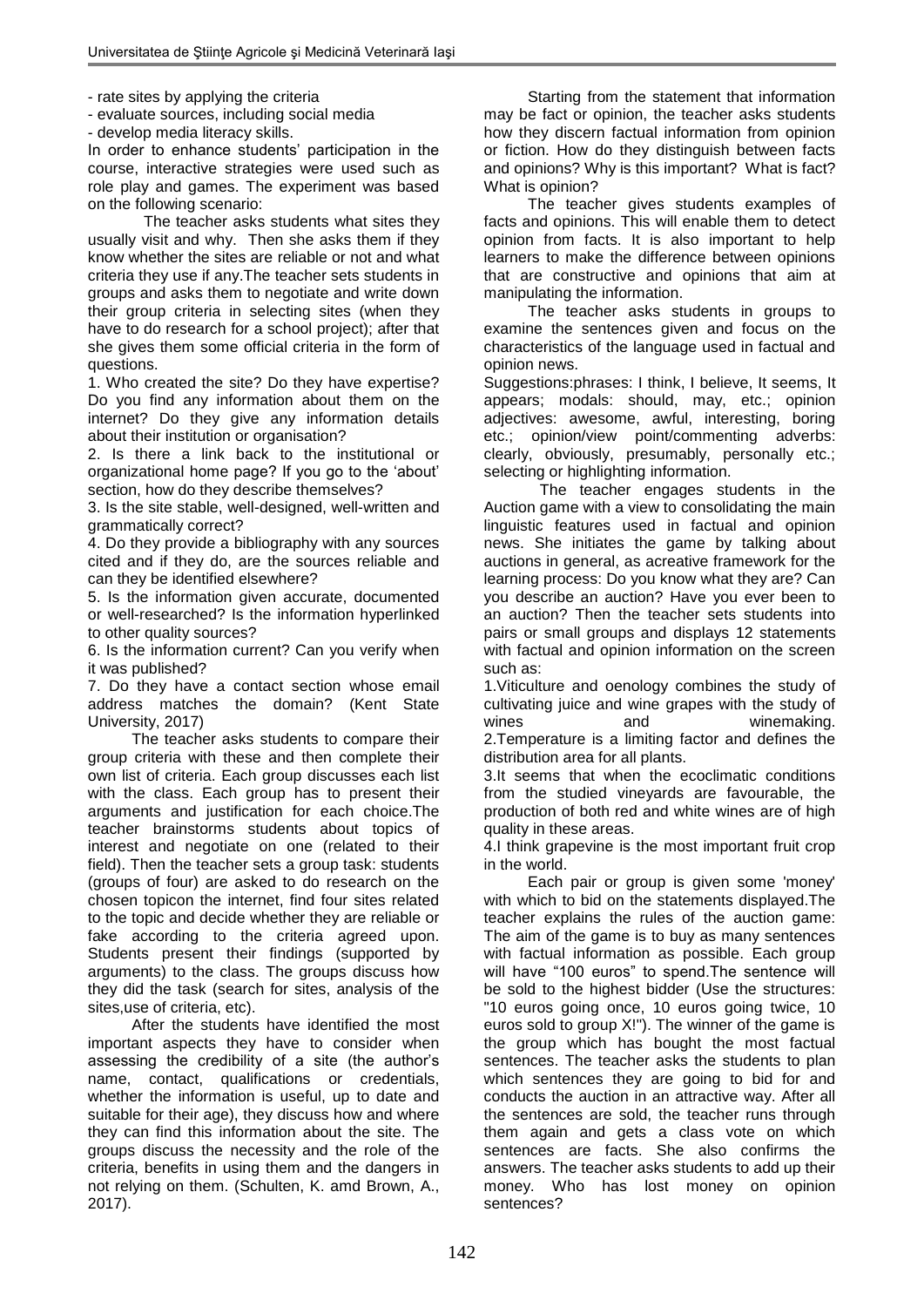Debriefing and following up:The teacher and students review what was understood and learned. (What did you learn? What do you still have questions about? What was the most interesting thing you learnt from this activity?)The teacher also initiates a discussion about benefits and risks of the internet, where positive messages are reinforced andstudents are encouraged to think critically about current situations.

## **RESULTS AND DISCUSSIONS**

To obtain feedback on the experiment, a questionnaire was carried out on 40 students from the School of Medicine and Viticulture and Oenology University in Iasi, who studied English at the intermediate level. The students filled in the questionnaire during their classes with their tutors. The items of the questionnaire explored general attitudes of participants towards the proposed programme,its usefulness and benefits.

In the first part of the questionnaire the participants were asked to describe their attitudes towards the experience. Most students said they had positive feelings during the seminars (enthusiastic, interested or happy). Only four students admitted experiencing lack of satisfaction and frustration due to their inability to fully participate in the seminar (caused by their low level of the language). No respondent reported having felt bored. "The topic engaged us into the activities from the very beginning". "The authenticity of the topic made us listen to one another, communicate, negotiate and work with colleagues in a very pleasant atmosphere".

In their comments students often compared traditional library research with internet research. "It is true that there is an increase in the use of the internet when doing research for their assignments. The internet differs a lot from traditional library research. It is comfortable and very generous in its offer but it is not safe. It must be used carefully and critically". Ignoring or not being aware of these differences may lead students to problems, which some of them are aware of: "you have to pay close attention when doing research online as anyone can put anything they want on a web site". Everybody agreed that it is easy to find reliable information if the source is known. "There are lots of academic resources available on the internet; a university online library is one example. If you use the material from those sources is ok; it's a reliable online library". Otherwise students need tips or even training embedded in the school curricula to raise their awareness about certain risks and help them make the right choice. The lessons they got from the programme helped them in this respect. "The key to the whole process is to think critically about what you find on the internet; if you want to use it, you are responsible for ensuring that it is reliable and accurate".

The students were also asked to express their opinions about the experience in terms of its usefulness and benefits.There were lots of gains that students mentioned: "Knowing the source and its biases and interests, can protect students from acting on false information". "Knowing where information comes from can tell you a lot about what you are supposedto believe". Most of the students appreciated the programmefor helping them improve their critical thinking skills; they had "invaluable lessons in questioning and inquiring (as opposed to passively receiving information and ideas from others)", looking into evidence to explore a situation, opinion or message and "investigating opinions different from their own and learning to be open to accept them". They felt these "skills helped them in their development as independent, informed and reasonable thinkers". The activities taught young people to "explore the evidence given in the news until they got the primary evidence"; students also highlighted the benefits they got from being equipped with "the knowledge and skills which enabled to recognise when and how a message is trying to manipulate them".

All students were of the opinion that materials found on the web may be inaccurate and biased because there are very few regulations as to what a person can and cannot publish and most of these rules are locally based. Responsible Internet research based on solid knowledge of the tools and techniques makes this process more reliable. Whether we like it or not, the internet has become an important source (even though a supplementary one), which should not be disregarded when conducting academic research.

The students stated that they were positively impressed by complete and thorough instruments offered by the project, which can help young people use the internet safely, providing a helpful basis to detect biases, minimising potential risks.

They hope that the project won't remain contextualised in such crucial, yet specific area of action, but will grow in visibility, address a wider audience and eventually set a method of operation for the benefit of the community at a broader level. The project may even attract new supporting partners (investors and educational institutes and, why not, other individuals such as passionate teachers, trainers or parents etc.) as the kit offers a range of awareness raising, training and demonstration materials for VET teachers and for